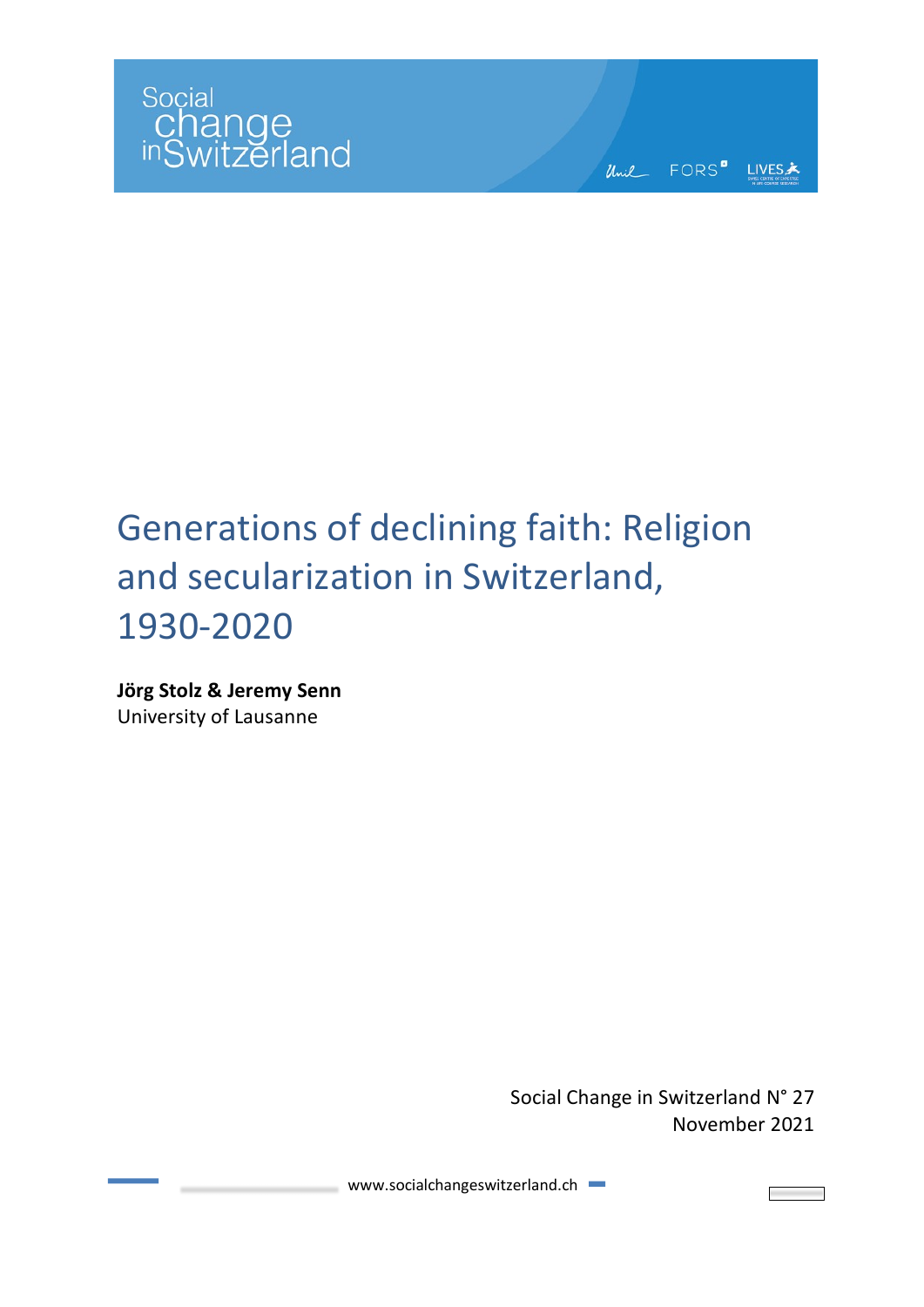The **Social Change in Switzerland** series provides ongoing documentation of social developments in Switzerland. Published jointly by the Swiss Centre of Competence in the Social Sciences (FORS), the Centre for Research on Life Courses and Inequalities of the Faculty of Social Sciences at the University of Lausanne (LINES), and the Swiss Centre of Competence LIVES - for Research on Overcoming Vulnerability in the Course of Life, the series aims to highlight changes in terms of work, family, income, mobility, voting rights, and gender relations. The contributions are based on scientific research and are aimed at a broader audience.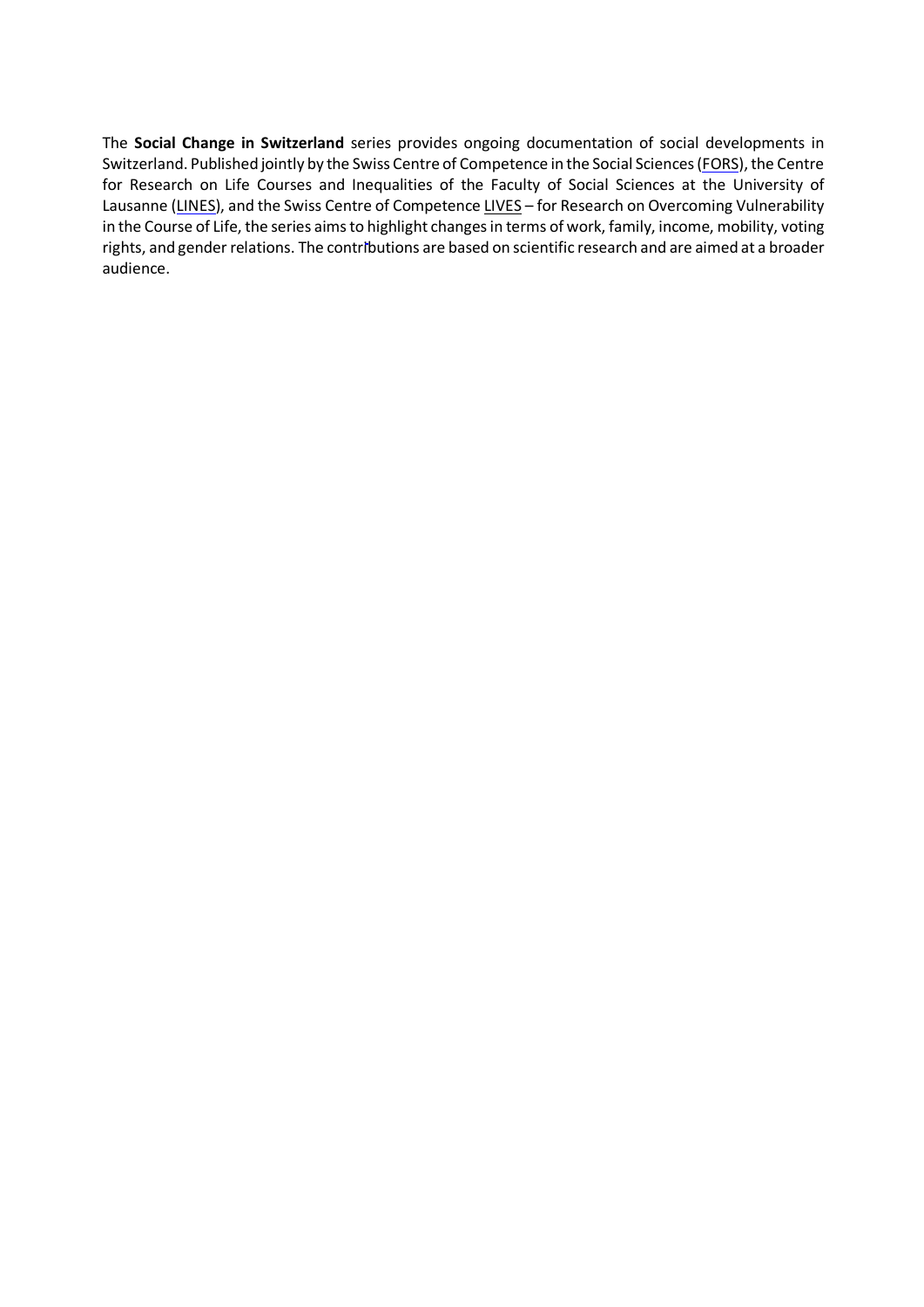#### **Summary**

This article examines how far the phenomenon of cohort secularization that has been demonstrated in other Western countries also applies to Switzerland. According to this theory, secularization occurs because cohorts of more religious people are replaced by cohorts of less religious people – and not because the religiosity of individuals declines over the course of their lives. This article draws on several large social surveys to examine the development of Christian religiosity and holistic spirituality. We can confirm the thesis of cohort secularization for Christian religiosity: secularization largely occurs because each new generation is somewhat less religious, these being "generations of declining faith". On the other hand, there is no evidence that many individuals only shed church membership while retaining their faith ("believing without belonging"), and nor has there been a holistic-spiritual revolution.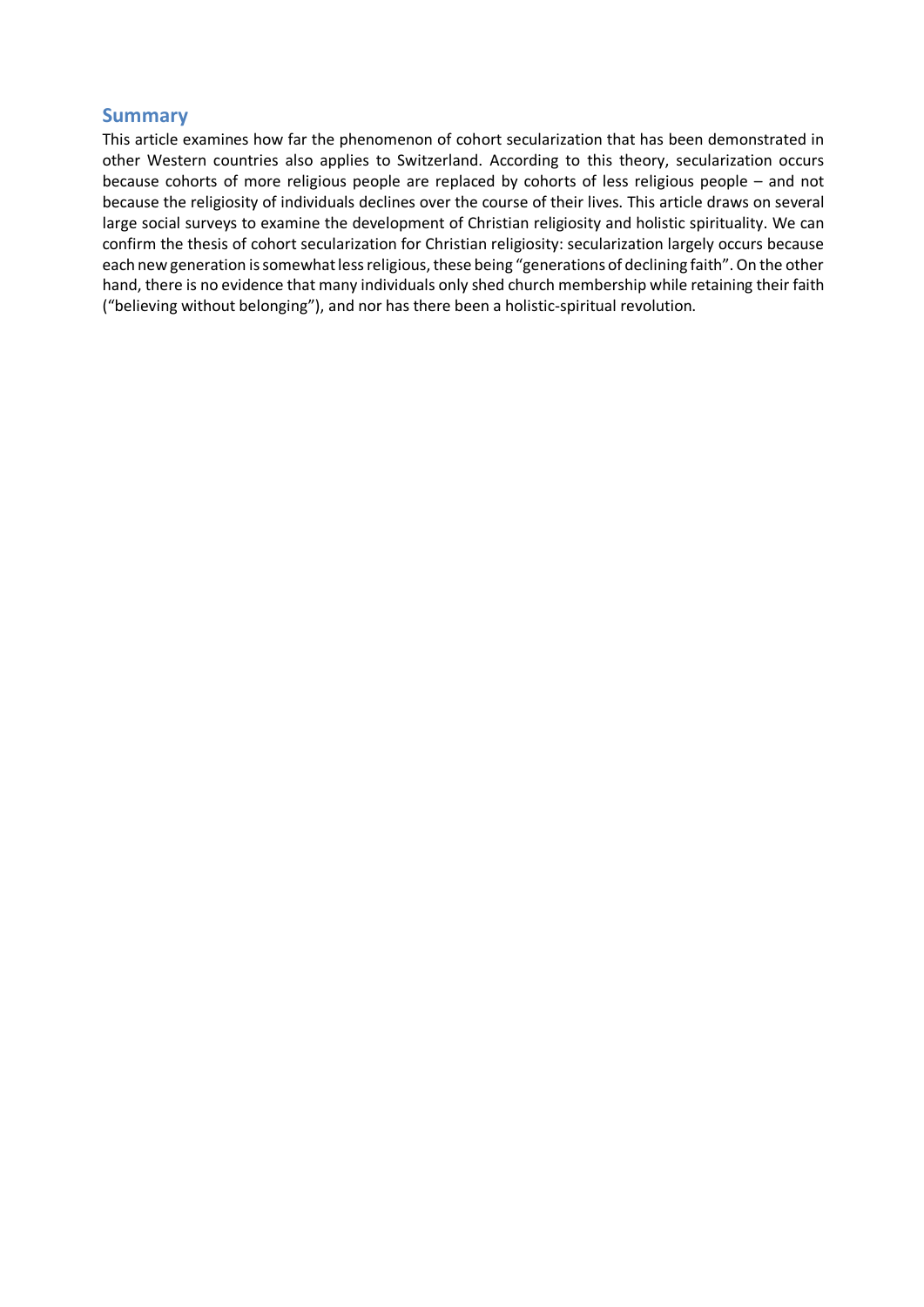# **Introduction**<sup>1</sup>

The well-known sociologists of religion Alasdair Crocket and David Voas (2006) have claimed that secularization in Western societies is primarily generational, with problems in religious socialization leading each new generation to develop a somewhat less strong religiosity than the previous, while essentially retaining their once-adopted religiosity in later adult life. The declining religiosity of society as a whole results for Crocket and Voas not from the loss of faith on the part of individuals, but from the replacement of more religious by less religious generations.

The phenomenon described by Crockett and Voas has since been demonstrated in various Western countries, with well-documented cases being in particular Great Britain, France, Germany, the USA, Australia, and New Zealand.

This article examines whether and in what form the model of cohort secularization also applies to Switzerland and can thus explain the development of religiosity in whole or in part. It also examines whether we may be dealing not with a general decline in religiosity, but rather with a change in religious forms. Thus, a well-known thesis is that individuals relinquish their formal religious affiliation, but continue to have religious beliefs ("believing without belonging"). A third thesis is that church religiosity is declining, and is being replaced by holistic spirituality ("thesis of spiritual revolution"). Holistic spirituality refers to beliefs and practices of various origins that focus on the physical-mental-spiritual wholeness of the human being, and thus combine in the most diverse blends various practices such as yoga, meditation, channelling, healing through stones, belief in angels, and contact with secret masters (Höllinger & Tripold 2012).

Secularization, which is the decline of religion and religiosity over time, has already been well documented in the Swiss context. The decline in recent decades of religious affiliation, churchgoing, and belief in God has been demonstrated by the Federal Statistical Office in its censuses and structural surveys (Bovay 2004) and its surveys on language, religion, and culture (de Flaugergues 2016; Roth & Müller 2020), by the National Research Programme 58 (Bochinger 2012), and by research in the sociology of religion in the tradition of "special-case studies" (Campiche 2004b; Dubach & Campiche 1993; Stolz et al. 2014). The time series going back the longest in time concerns religious affiliation and churchgoing: for example, the proportion of people "without religion" was still below 1% in 1960; by 2018, this figure had risen to 29.5% (see Fig. 1). $<sup>2</sup>$ </sup>

There has also been a clear decline over the decades in churchgoing. The ISSP surveys asked participants how often their parents and they themselves went to church "when they were a child". Unfortunately, the question does not specify an exact age, but we can approximate that respondents answered for an age of around 12, and this allows us to calculate and illustrate in a graph the frequency of churchgoing at the age of 12 for the respondents in each birth cohort (see Fig. 2). This shows the secularization of society very clearly for men, women, and children. As late as 1930, about 45% of mothers and 40% of fathers went to church (almost) weekly, and the proportion was even higher for children (around 60%). The decline in churchgoing since the 1950s can be seen for mothers, fathers, and children.

 $1$ This text is a highly abridged version of a chapter that will be published in an anthology on religion in Switzerland in: Stolz et al. (2022): *Religious Trends in Switzerland: Religion, spirituality, and secularity in change* (working title). We thank Daniel Oesch, Ursina Kuhn, and Felix Bühlmann for their valuable comments. The text was translated by David West.

<sup>&</sup>lt;sup>2</sup> https://www.bfs.admin.ch/bfs/de/home/statistiken/bevoelkerung/sprachen-

religions/religions.assetdetail.15384753.html.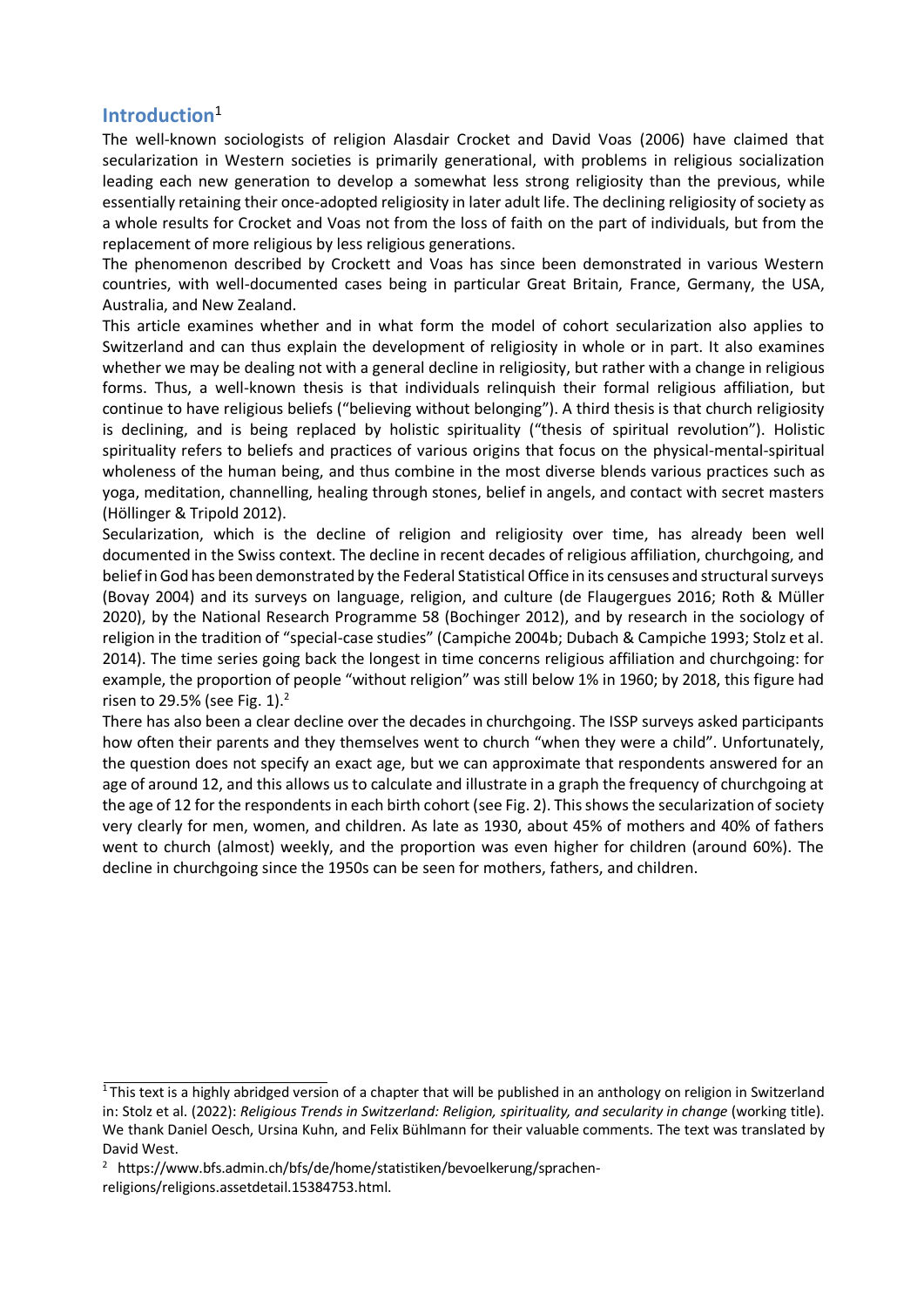



Fig. 2: Frequency of churchgoing among respondents and their parents when they were children (aged 12)



Building on this state of research, this article raises three central questions:

(1)How have Christian religiosity and holistic spirituality changed in Switzerland over the last few decades?

(2) How much of this change is due to cohort replacement?

(3) What evidence is there for the theses of "believing without belonging", "spiritual revolution", and "religious crisis of the 1960s"?

We will use survey data collected from more than 35,000 individuals in Switzerland between 1988 and 2018 to examine these three questions.

#### **Theories on the development of religiosity in Switzerland**

Various theories have been put forward in recent decades with regard to what is happening to religion and spirituality in Western societies, and we select three prominent approaches that generate clear hypotheses and that we can therefore test with our data.

(1) *Cohort secularization*. What is perhaps at present the most plausible version of the secularization thesis claims that secularization in Western countries mainly takes the form of cohort replacement (Crockett & Voas 2006). The main reason for secularization is that various factors (pluralization, a higher level of education, secular alternatives) make religious socialization more difficult or apparently no longer important. If this is true, then we would observe that each new cohort is less religious than the previous, and that each cohort keeps its level of religiosity relatively constant over time.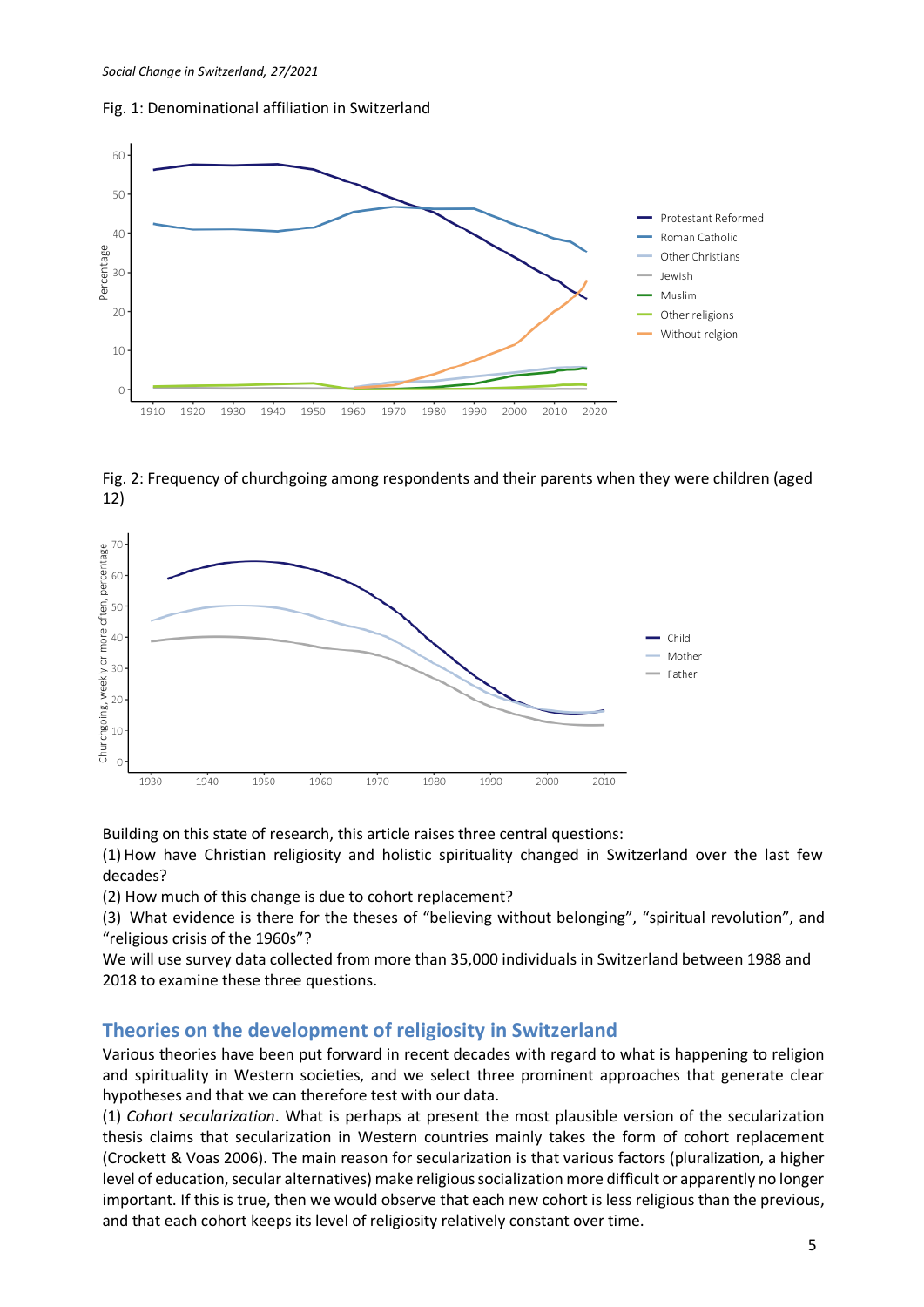(2) *Believing without belonging*. In often-cited work, Grace Davie (1990) has argued that, while people in Western countries are less and less likely to belong to organized religions, they do retain their religious beliefs. In other words, they "believe, but no longer belong". If this is true, then we would expect the data to show on the one hand a decrease in affiliation to a formal religious denomination or religion, and on the other a continuation, for example, of belief in God, in an afterlife, and in miracles.

(3) *Spiritual revolution*. An influential book by Paul Heelas and Linda Woodhead (2004) has claimed that, while Christian religiosity is declining over time, it is being replaced by the spirituality of the so-called holistic milieu. If this is true for Switzerland, then indicators such as churchgoing, frequency of prayer, and baptism would decrease over time, while holistic spirituality, as measured by the success of practices such as yoga, meditation, healing with stones and crystals, palmistry, etc., would increase.

#### **Datasets**

Our study is based on three datasets.

(1) A survey of 1315 individuals conducted in 1988/89 by Roland Campiche and Alfred Dubach (1993), the results of which were published in the book *Every Person a Special Case? Religion in Switzerland* (often referred to as "Special-Case Study").

(2) Three waves of the International Social Survey Program (ISSP) focusing on religion in 1998, 2008 and 2018 (N = 5140). The first wave is further complemented by data from the survey *Religion et lien social* (Campiche 2004a).

(3) The CARPE dataset, which brings together data from five different surveys on churchgoing and religious affiliation in 45 countries (Biolcati et al. 2019). The surveys are Eurobarometer (EB), European Social Survey (ESS), International Social Survey Program (ISSP), European Value Survey (EVS), and World Value Survey (WVS). Our study uses only the CARPE data for Switzerland (N = 31,686).

Table A.1 in the Appendix summarizes the period of time, the number of time points, the indicators, and the number of individuals surveyed for the different surveys or survey programmes. We have data points for religious affiliation and churchgoing from 1987 to 2015, and for mother's and father's churchgoing from 1988/89 to 2018. All other indicators are only available for shorter periods. In particular, the practice of holistic spirituality can only be considered for the period from 2008 to 2018. One of the limitations of our approach is the limited number of indicators of religiosity. For a much more comprehensive model of measurement, see Huber (2004).

We exclude members of non-Christian religions from our analysis, as examining the cohort mechanism in this very heterogeneous and comparatively small group would require a separate study. Our study also considers only individuals between the ages of 18 and 85.

# **Christian religiosity: Belonging and practice**

When it comes to religious affiliation, there is some evidence that cohort secularization is also taking place in Switzerland, too (see Fig. 3).<sup>3</sup> The left-hand graph in Fig. 3 shows the proportion of people with a religious affiliation over a certain period of time, and we can see that this proportion sank from more than 95% to less than 70%. The right-hand graph breaks religious affiliation down by cohort, and shows that there was a kind of fanning-out by cohort over time. While the 1987 cohorts are still very close in terms of their proportions of religious affiliation, they differ markedly by 2015, and this according to order of cohort: each new cohort has a lower level of religious affiliation than the previous. We should note nevertheless that the overall decline in the level of religious affiliation is due only to a limited extent to cohort replacement, and more to the fact that the religious affiliation of younger cohorts declines somewhat faster over the course of their lives than that of older cohorts.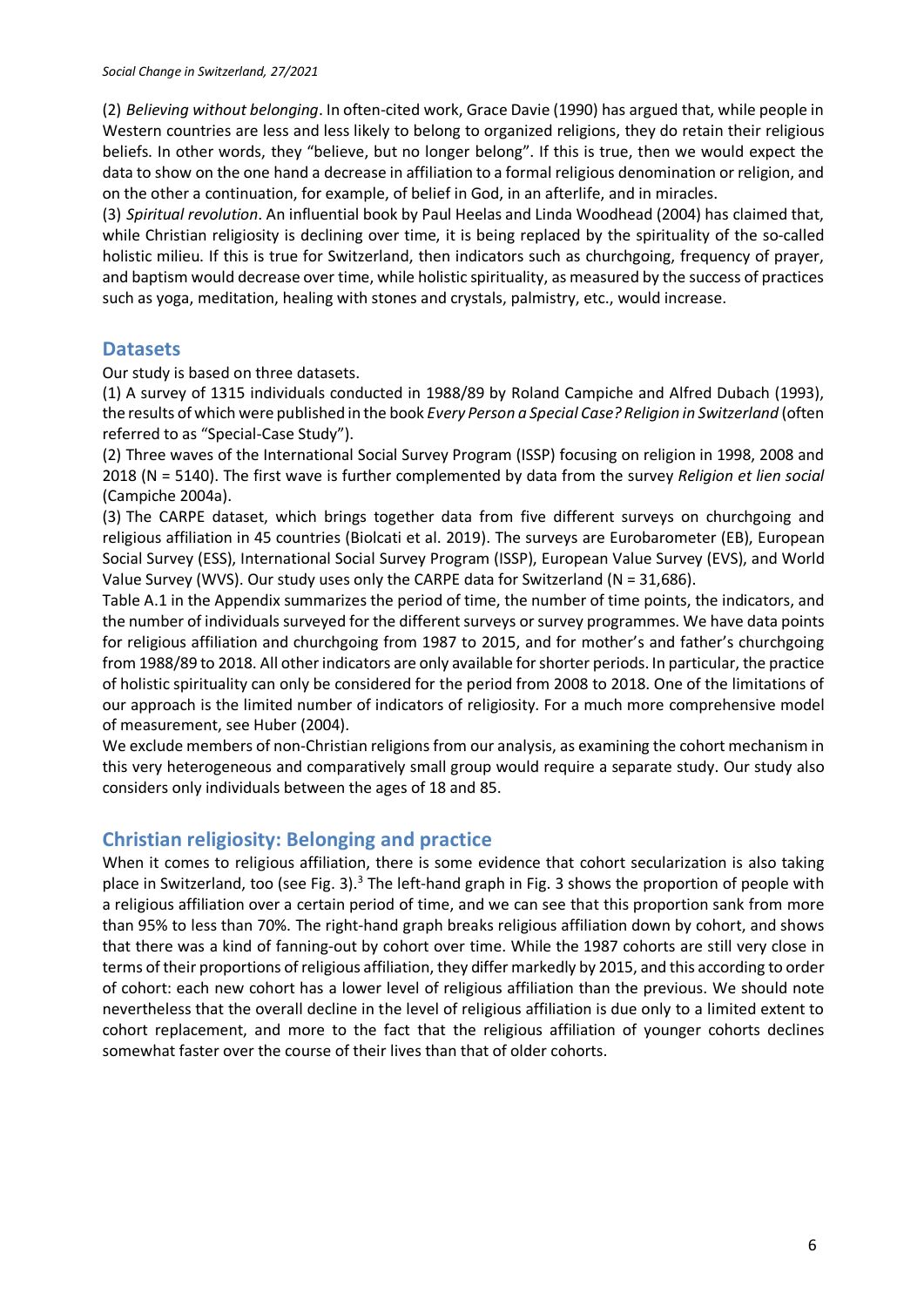



Source: CARPE

Let us now analyze the variable *frequency of churchgoing*. Here we look at the percentage of people who state that they go to church weekly or almost weekly. The left-hand graph in Fig. 4 shows that, if we consider all respondents together, then (almost) weekly churchgoing has slowly but steadily decreased since 1987, but this graph does not yet reveal anything about whether this decline is due to individual changes or to cohort replacement. However, the right-hand graph shows very clearly that the latter is in fact the case: with surprising regularity, each new generation goes to church less often than the previous, while the frequency of churchgoing within each generation remains relatively stable over time.





Source: CARPE

Besides churchgoing, individual prayer is perhaps the most important individual religious practice both in Christianity and in many other religions. Sociologists of religion still claimed in the 1990s that the practice of prayer in Switzerland had escaped secularization and had remained constant over time or possibly even increased (Campiche 2004: 184, 279). As we see today, this claim was false. Fig. 5 shows that frequency of prayer behaves in a strikingly similar way to churchgoing. Averaged across all respondents, frequency of prayer declined almost linearly from 43% praying daily in 1988 to 14% praying daily in 2018 (see left-hand graph in Fig. 5). When the cohorts are distinguished (see right-hand graph in Fig. 5), it is clear that much of the decline in praying is due to cohort replacement: each new cohort prays slightly less than the previous, and the practice of prayer is then "carried through life" with a slight downward trend.

<sup>3</sup> For a discussion of religious affiliation and identity, see: Liedhegener et al. 2019, *How Religion Separates – and Connects – Us: Findings from a representative survey on the social role of religious and social identities*. Lucerne/Leipzig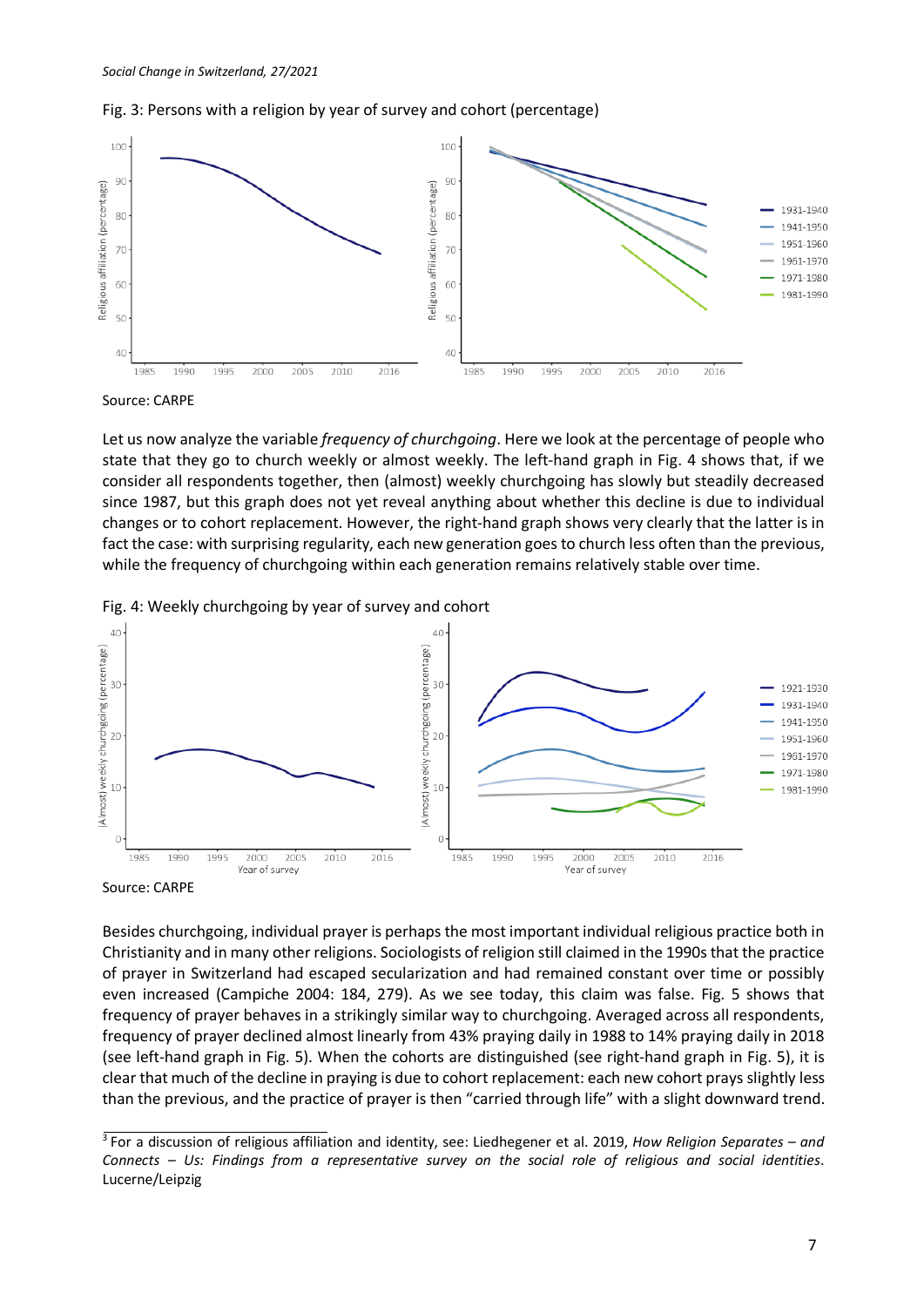



Source: ISSP

The findings for other indicators, such as belief in God, in heaven and hell, in religious miracles, etc., show a completely consistent picture (graphs available from the authors on request). Again, each younger cohort is slightly less religious than the previous.

#### **Holistic spirituality**

Could it be, then, that, while declining, Christian religiosity is simply being replaced by holistic spirituality (Heelas & Woodhead 2004)?

Our results show that this is not the case - at least for the period in question.<sup>4</sup> The left-hand graph in Fig. 6 shows people's attitudes towards the effectiveness of four holistic methods (lucky charms, fortune tellers, horoscopes, and spiritual healing). The graph shows the percentage of respondents who consider it likely or very likely that "some fortune tellers can predict the future", that "some faith healers have supernatural powers", that "a person's zodiac sign or birth chart influences their life", and that "lucky charms do indeed sometimes bring luck". Overall, we find for all four methods that less than 50% of respondents believe these statements to be true or probably true. For three of the four methods, respondents become significantly more sceptical over time, with only lucky charms showing a slight but statistically insignificant increase.

The same applies to holistic practices (see right-hand graph in Fig. 6), where the very different prevalence of the five practices surveyed is striking. Around 45% of respondents said that they had tried alternative medicine (e.g. Bach flowers, homeopathy) in some form in the last year; 15% to 20% had practised yoga or read spiritual books; and less than 10% had undergone spiritual healing or visited a fortune teller at least once in the past year. However, we are most interested in the trends: two activities remain constant, two are decreasing, and one – yoga – is increasing (from 13% in 2008 to 22% in 2018).

All in all, we should bear in mind, and especially so in the case of alternative medicine and yoga, that the extent to which the respondents deem spirituality to be involved in these practices is unclear. In general, we can say that these data contradict the thesis of spiritual revolution: there has been no clear increase in holistic spirituality.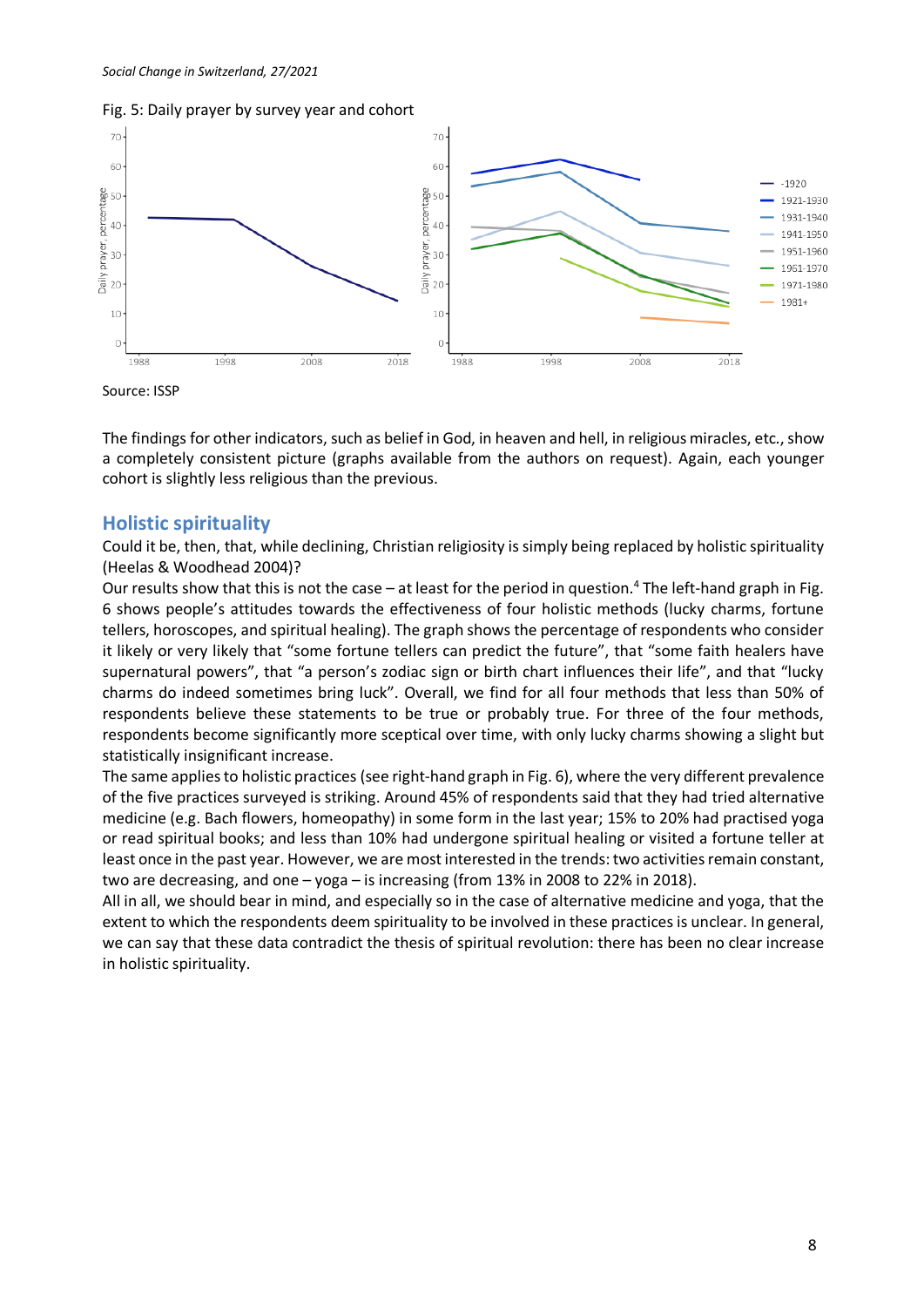



It should be noted that, whether in terms of beliefs or practices, holistic spirituality does not obey the logic of cohort replacement (for reasons of space, we cannot present the graphs separately). Cohorts are nevertheless important, though, with holistic spirituality being particularly prevalent in the 1951-1970 birth cohort. The only exception is yoga, which seems to have increased significantly in the last decade among the youngest cohort observed (1981+).

# **Conclusion**

This article has explored how Christian religiosity and holistic spirituality have developed over time in Switzerland, how much of the change can be attributed to generational effects, and whether there is evidence that secularization experienced a surge in the 1960s.

Let us summarize the results in terms of our four initial theses.

(1) The cohort secularization thesis can be partially confirmed for Christian religiosity. The most important indicators of Christian religiosity – denominational affiliation, churchgoing, prayer, and belief in God – all have the same pattern: starting with the oldest cohort (-1920), each younger cohort is somewhat less religious than the previous. The cohort mechanism is particular apparent when it comes to religious practice (churchgoing and prayer), which means that secularizing factors such as modernization, secular competition, pluralism, etc. primarily hinder religious socialization and thus influence children and young people. Nevertheless, it is not only the cohort mechanism that is responsible for the decline in religiosity; there is also a period effect for most indicators (and especially for formal affiliation), suggesting a decline in individual religiosity over the period of time. Holistic spirituality remains relatively stable and does not follow the logic of cohort secularization.

(2) We find little support in the data for the believing-without-belonging thesis. Belief in God, the Bible, and miracles is declining, as is religious affiliation (and religious practice). Overall, it is the case that "neither believing nor belonging" is increasing. Interestingly, the various indicators of Christian religiosity show different levels of persistence, with secularization manifesting itself first in a decline in churchgoing, then in responses to belief, and finally in a decline in denominational affiliation. Thus, people seem to relinquish time-intensive behaviour more quickly.

(3) The thesis of spiritual revolution fares no better. There is only a rather low level of approval among the population of indicators of holistic spirituality, be it in terms of statements of faith or practice, this level remaining relatively constant in the period of time observed. We can therefore not talk of an increase that would outweigh the losses in Christian religiosity.

If we look at the international literature, then we can conclude that in terms of religion Switzerland behaves very similarly to almost all other Western countries. Secularization arises chiefly from cohort replacement, and we are dealing with "generations of declining faith". In religious terms, Switzerland is decidedly not a "special case".

 $4$  However, it could be the case that Christian religiosity is being replaced by other phenomena (e.g. secular alternatives); see: Stolz, J. 2013. "Towards a theory of religious-secular competition". *Cologne Journal of Sociology and Social Psychology* 65 (special issue 1): 25-49.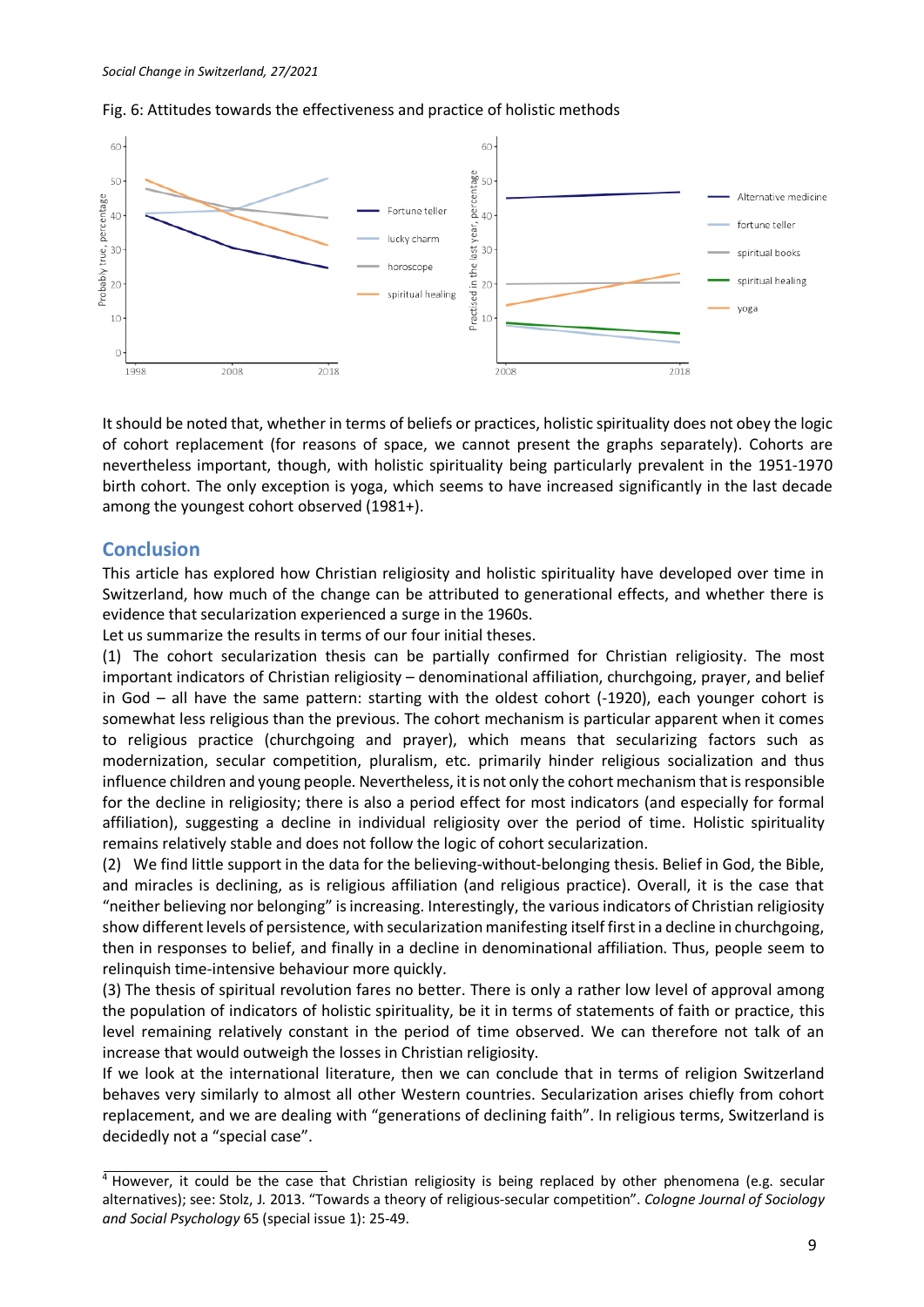# **Appendix**

| Table A.1: Period, time points, indicators used in the surveys |  |  |  |  |
|----------------------------------------------------------------|--|--|--|--|
|----------------------------------------------------------------|--|--|--|--|

|                                                                | Period | Time<br>points | Indicators of<br>Christian religiosity                                                                                                  | Indicators of<br>holistic spirituality | n    |
|----------------------------------------------------------------|--------|----------------|-----------------------------------------------------------------------------------------------------------------------------------------|----------------------------------------|------|
| Special-case 1988/89<br>study<br>(Dubach/<br>Campiche<br>1993) |        |                | Practice:<br>- Religious affiliation<br>- Churchgoing, respondent<br>- Former churchgoing,<br>mother<br>- Former churchgoing,<br>father |                                        | 1315 |

| RLS/ISSP  | 1998, | 3 | Belief:                   | Consider effective:    | 1561   |
|-----------|-------|---|---------------------------|------------------------|--------|
| (religion |       |   | - God                     | - Lucky charm          | (Year: |
| modules)  | 2008, |   | - Life after death        | - Fortune tellers      | 1998)  |
|           |       |   |                           | - Horoscope            |        |
|           | 2018  |   |                           | - Spiritual healing    | 1229   |
|           |       |   |                           |                        | (Year: |
|           |       |   | Practice:                 | Practice $(1)$ :       | 2008)  |
|           |       |   | - Religious affiliation   | - Fortune-telling,     |        |
|           |       |   | - Prayer                  | astrology              | 2350   |
|           |       |   | - Churchgoing, respondent | - Yoga                 | (Year: |
|           |       |   | - Former churchgoing,     | - Spiritual books      | 2018)  |
|           |       |   | mother                    |                        |        |
|           |       |   |                           | - Spiritual healing    |        |
|           |       |   | - Former churchgoing,     | - Alternative medicine |        |
|           |       |   | father                    |                        |        |
|           |       |   | - Former churchgoing,     |                        |        |
|           |       |   | respondent                |                        |        |

| Practice:               | 35,276 |
|-------------------------|--------|
| - Religious affiliation |        |
| - Churchgoing           |        |
| 1987-<br>2015           |        |

Note (1) Only available for 2008 and 2018.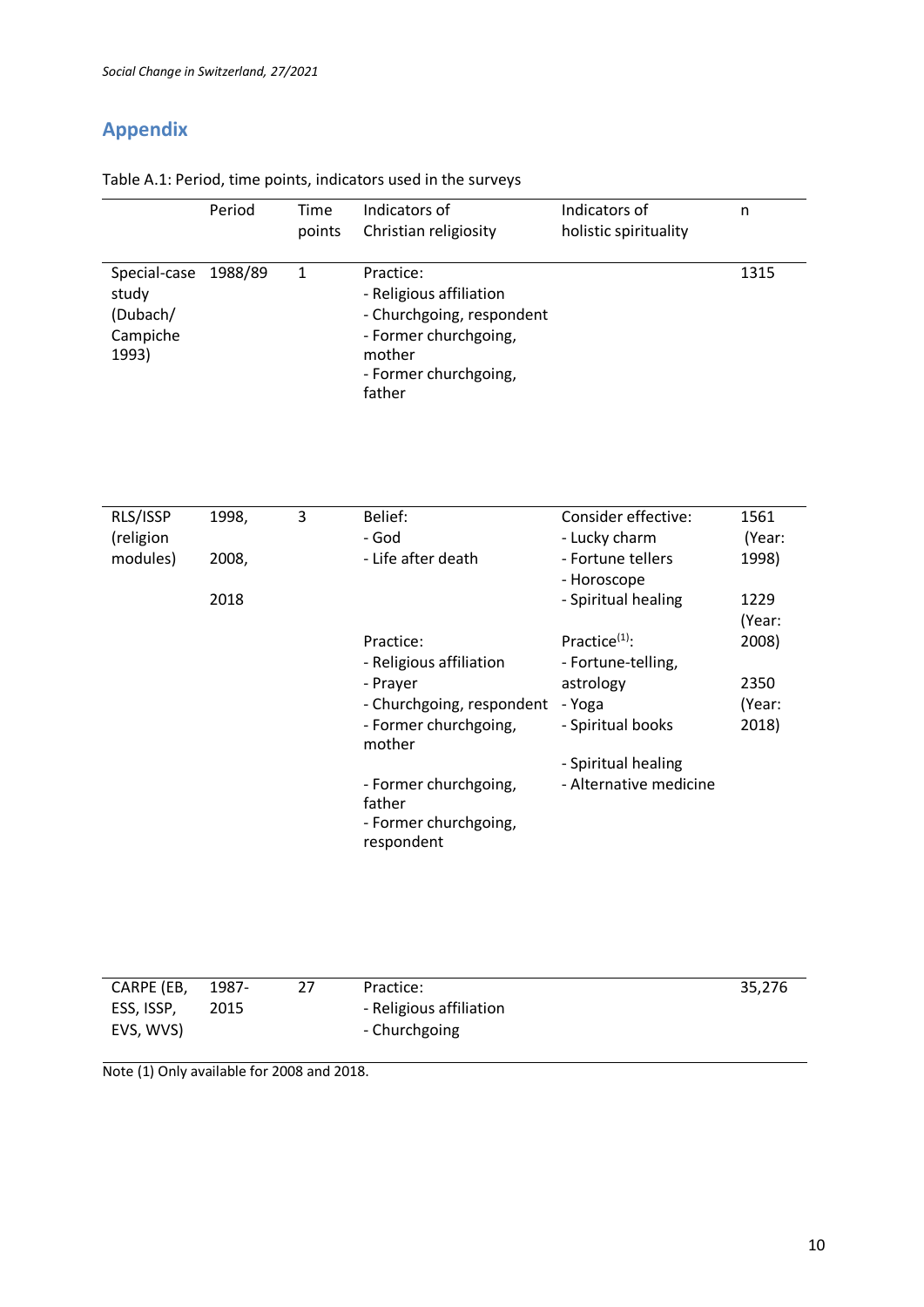# **Bibliography**

Biolcati, F., Molteni F., Quandt, M., & Vezzoni C. 2019. Church Attendance and Religious change Pooled European dataset (CARPE). A small-scale harmonization project. Unpublished manuscript.

Bochinger, C. 2012. Religionen, Staat und Gesellschaft. Die Schweiz zwischen Säkularisierung und religiöser Vielfalt. Zürich: Verlag Neue Zürcher Zeitung.

Bovay, C. 2004. Le paysage religieux en Suisse. Neuchâtel: OFS.

Campiche, R. J. 2004a. Die zwei Gesichter der Religion. Faszination und Entzauberung. Zürich: TVZ.

Campiche, R. J. 2004b. Les deux visages de la religion. Fascination et désenchantement. Genève: Labor et Fides.

Crockett, Alasdair, and David Voas. 2006. Generations of Decline: Religious Change in 20th-Century Britain. Journal for the scientific study of religion 45(4):567-84.

de Flaugergues, A. 2016. Pratiques et croyances religieuses et spirituelles en Suisse. Premiers résultats de l'Enquête sur la langue, la religion et la culture 2014. Neuchâtel: Office fédéral de la statistique (OFS).

Dubach, A., & Campiche, R. 1993. Jede/r ein Sonderfall? Religion in der Schweiz: Ergebnisse einer Repräsentativbefragung. Zürich: NZN Buchverlag AG.

Höllinger, F., & Tripold, T. 2012. Ganzheitliches Leben. Das holistische Milieu zwischen neuer Spiritualität und postmoderner Wellness-Kultur. Bielefeld: transcript.

Huber, S. 2004. Zentralität und multidimensionale Struktur der Religiosität: Eine Synthese der theoretischen Ansätze von Allport und Glock zur Messung der Religiosität.Pp. 79-104 in Religiosität: Messverfahren und Studien zu Gesundheit und Lebensbewältigung, edited by Christian Zwingmann and Helfried Moosbrugger. Münster: Waxmann.

Liedhegener, A., Pickel, G., Odermatt, A., Yendell, A., & Jaeckel, Y. 2019. Wie Religion "uns" trennt - und verbindet. Befunde einer Repräsentativbefragung zur gesellschaftlichen Rolle von religiösen und sozialen Identitäten. Luzern/Leipzig.

Roth, M., & Müller, F. 2020. Pratiques et croyances religieuses et spirituelles en Suisse. Premiers résultats de l'Enquête sur la langue, la religion et la culture 2019. Neuchâtel: Office fédéral de la statistique (OFS).

Stolz, J. 2013. Entwurf einer Theorie religiös-säkularer Konkurrenz. Kölner Zeitschrift für Soziologie und Sozialpsychologie 65(Sonderheft 1): 25-49.

Stolz, J., Könemann, J., Purdie, M. S., Englberger, T., & Krüggeler, M. 2014. Religion und Spiritualität in der Ich-Gesellschaft. Vier Gestalten des (Un-)Glaubens. Zürich: TVZ/NZN.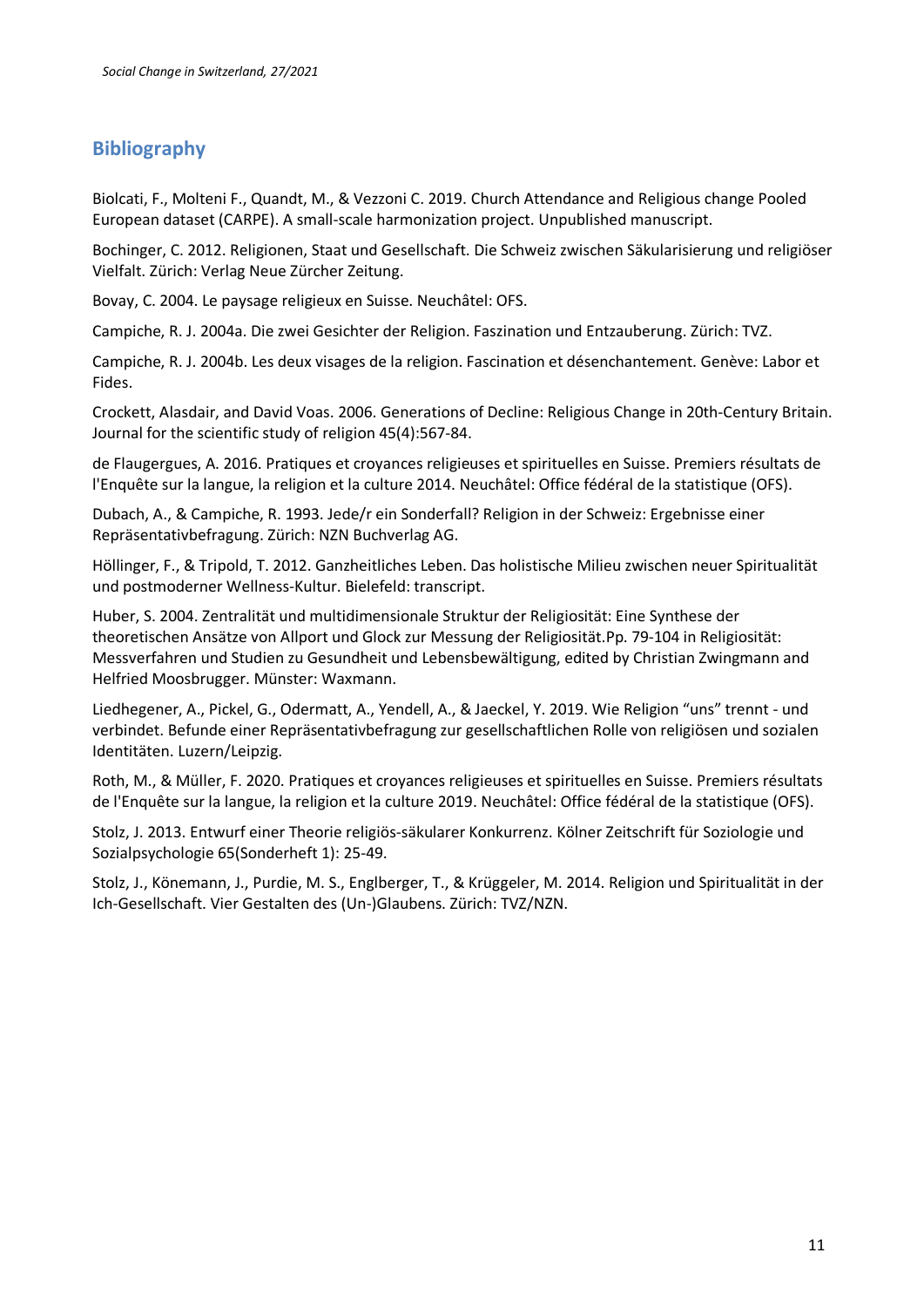#### Série *Social Change in Switzerland* : précédents numéros

**Transformation des élites en Suisse Felix Bühlmann, Marion Beetschen, Thomas David, Stéphanie Ginalski & André Mach** N°1, Juillet 2015

**L'évolution des inégalités de revenus en Suisse Ursina Kuhn & Christian Suter** N°2, Octobre 2015

**Aspirations professionnelles des jeunes en Suisse : rôles sexués et conciliation travail/famille Lavinia Gianettoni, Carolina Carvalho Arruda, Jacques-Antoine Gauthier, Dinah Gross & Dominique Joye** N°3, Novembre 2015

**Le vote ouvrier en Suisse, 1971-2011 Line Rennwald & Adrian Zimmermann** N°4, Février 2016

**Mobilité sociale au 20e siècle en Suisse : entre démocratisation de la formation et reproduction des inégalités de classe Julie Falcon** N°5, Mai 2016

**Quelles perspectives d'emploi et de salaire après un apprentissage ? Maïlys Korber & Daniel Oesch**  N°6, Juin 2016

**Les femmes à la tête des grandes entreprises suisses : une analyse historique des inégalités de genre Stéphanie Ginalski**  N°7, Novembre 2016

**Les inégalités scolaires en Suisse** Georges Felouzis & Samuel Charmillot N°8, Avril 2017

**Du boom de l'après-guerre au miracle de l'emploi – la forte diminution du temps de travail en Suisse depuis 1950** Michael Siegenthaler N°9, Juin 2017

**Le travail des mères en Suisse: évolution et déterminants individuels** Francesco Giudici & Reto Schumacher N°10, Octobre 2017

**Les hauts revenus en Suisse depuis 1980: répartition et mobilité** Isabel Martinez N°11, Novembre 2017

#### **La classe moyenne n'est pas en déclin, mais en croissance. L'évolution de la structure des emplois en Suisse depuis 1970**

Daniel Oesch & Emily Murphy N°12, Décembre 2017

**De l'école à l'âge adulte : parcours de formation et d'emploi en Suisse** Thomas Meyer N°13, Avril 2018